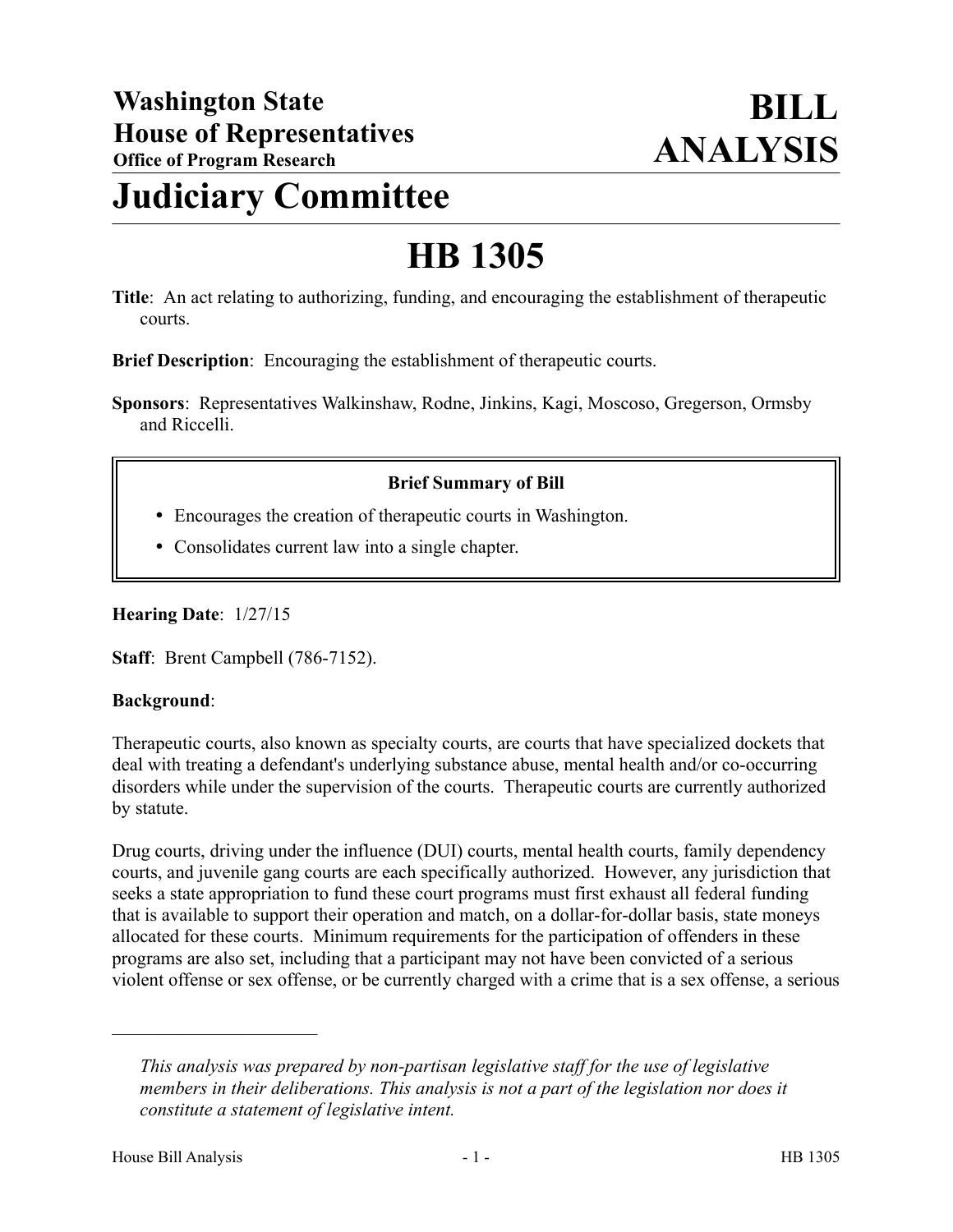violent offense, or an offence during which the defendant used a firearm or caused substantial bodily harm or death to another person.

More than 80 therapeutic courts currently exist in Washington, including: adult drug courts, juvenile drug courts, family treatment courts, DUI courts, domestic violence courts, mental health courts, and veterans treatment courts.

### **Summary of Bill**:

The judiciary's inherent authority to create therapeutic courts is recognized and the judiciary is encouraged to create such courts by employing evidence-based and research-based best practices. The judiciary is encouraged to create:

- adult drug courts;
- juvenile drug courts;
- family dependency treatment courts or family drug courts;
- mental health courts;
- DUI courts;
- veterans treatment courts;
- truancy courts;
- domestic violence courts;
- gambling courts;
- community courts;
- homeless courts; and
- treatment, responsibility and accountability on campus (Back on TRAC) courts.

Current statutes relating to drug courts, DUI courts, mental health courts, juvenile gang courts, and therapeutic courts are repealed and statutes that reference these sections are amended and reincorporated and consolidated into a single chapter.

The Department of Social and Health Services is required to provide services to therapeutic courts addressing dependency matters where either substance abuse or mental health are at issue.

Certain individuals are deemed not eligible for participation in therapeutic courts, including individuals convicted of a serious violent offense or a sex offense, or charged with the intentional discharge or threat of discharge of a firearm in furtherance of an offense. Therapeutic courts may not be established for the purpose of applying foreign law and may not enforce a foreign law if doing so would violate either the state of federal constitution.

Jurisdictions that seek federal funding to support therapeutic courts are required to match, on a dollar-for-dollar basis, state moneys allocated for therapeutic courts. However, no matching of funds is necessary for state money expended for administrative and overhead costs associated with the operation of such courts until June 30, 2016. Every jurisdiction that authorizes a tax to provide for programs and services of therapeutic courts must, and every other jurisdiction may, establish and operate a therapeutic court for dependency proceedings.

Individual courts are also encouraged to establish multijurisdictional partnerships.

#### **Appropriation**: None.

House Bill Analysis **and Exercise 2** - 2 - **HB** 1305